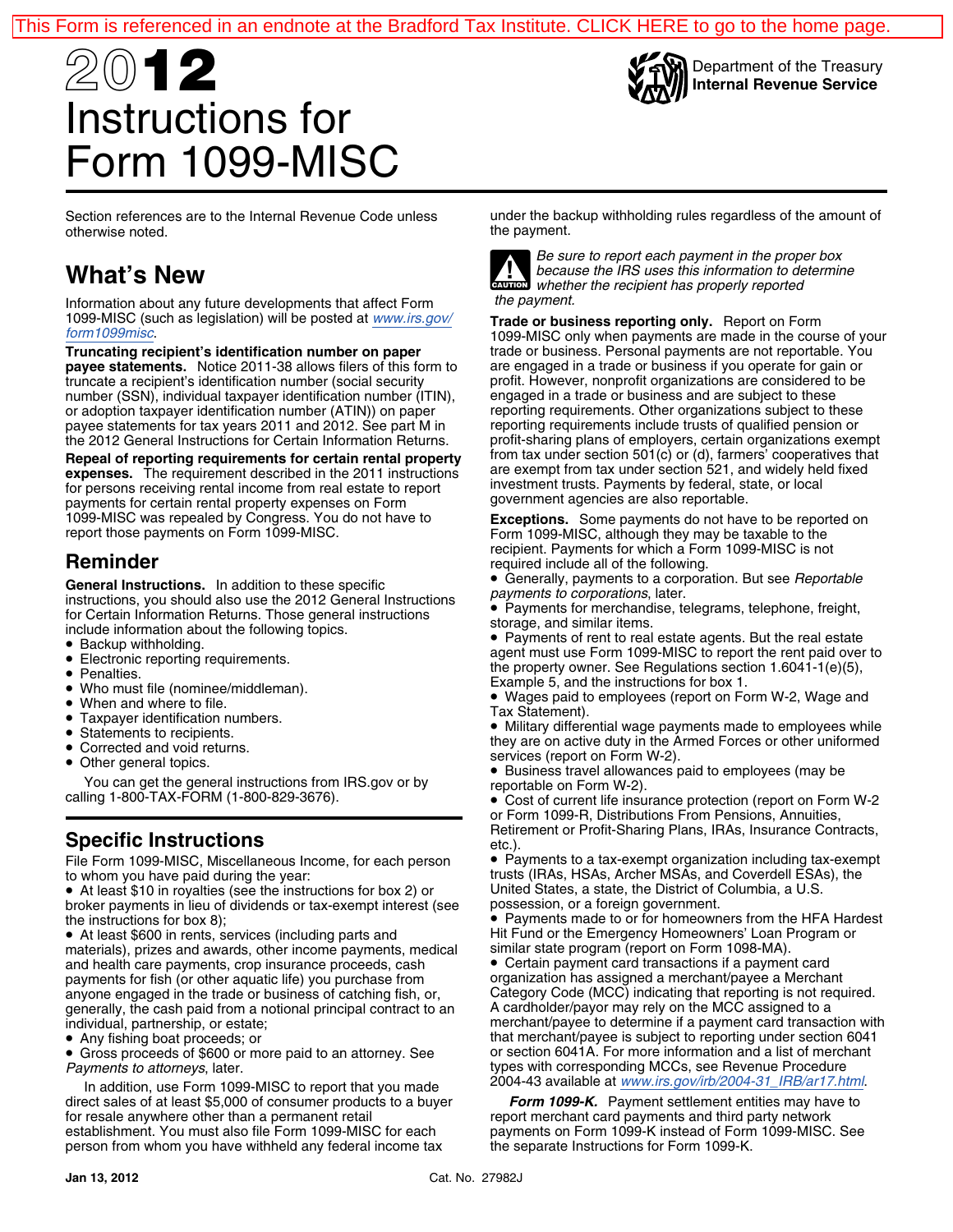**Fees paid to informers.** A payment to an informer as an required for some or all of a payment under section award, fee, or reward for information about criminal activity  $\qquad \qquad 6041A(a)(1)$ . For example, a person who, in the course of a<br>does not have to be reported if the payment is made by a strade or business, pays \$600 of taxa federal, state, or local government agency, or by a nonprofit by paying that amount to a claimant's attorney is required to organization exempt from tax under section 501(c)(3) that furnish Form 1099-MISC to the claimant under section 6041<br>makes the payment to further the charitable purpose of and furnish Form 1099-MISC to the claimant's attorn see Regulations section 1.6041-3(I). payments to attorneys, see Regulations section 1.6045-5.

**Scholarships.** Do not use Form 1099-MISC to report However, these rules do not apply to wages paid to identify to wages paid to identify a thorough the However, these rules do not apply to wages paid to identify reports b scholarship or fellowship grants. Scholarship or fellowship grants that are taxable to the recipient because they are paid distributed by a partnership to its partners that are for teaching, research, or other services as a condition for reportable on:<br>
receiving the grant are considered wages and must be reported • Schedule K-1 (Form 1065), Partner's Share of Income, receiving the grant are considered wages and must be reported on Form W-2. Other taxable scholarship or fellowship payments Deductions, Credits, etc., or<br>(to a degree or nondegree candidate) do not have to be **Combus 1986** Schedule K-1 (Form 1065) reported by you to the IRS on any form. See Notice 87-31, 1987-1 C.B. 475, and Regulations section 1.6041-3(n) for *Payments to corporations for legal services.* The

**Difficulty-of-care payments.** Do not use Form 1099-MISC not apply to payments for legal services. Therefore, you must to report difficulty-of-care payments that are excludable from report attorneys' fees (in box 7) or gro to report difficulty-of-care payments that are excludable from report attorneys' fees (in box 7) or gross proceeds (in box 14) the recipient's gross income. Difficulty-of-care payments to as described earlier to corporatio

**Canceled debt.** A canceled debt is not reportable on Form attorney's TIN. An attorney is required to promptly supply its 1099-MISC. Canceled debts must be reported on Form 1099-C, TIN whether it is a corporation or other Cancellation of Debt, by financial institutions, credit unions, not required to certify its TIN. If the attorney fails to provide its Federal Government agencies, certain agencies connected with TIN, the attorney may be subject to a penalty under section the Federal Government, and an organization where the 6723 and its regulations, and you must backup withhold on the lending of money (such as finance and credit card companies) reportable payments.<br>is a significant trade or business. See the Instructions for Forms  $\mathsf{Fish}$  purchases. If

**Reportable payments to corporations.** The following of \$600 or more paid during the year to any person who is payments made to corporations generally must be reported on engaged in the trade or business of catching fish.

- •
- Fish purchases for cash reported in box 7.
- $\bullet$  Attorneys' fees reported in box 7.  $\hfill$   $\qquad$  on Form 1099-MISC.
- •
- •

 $\frac{1}{2}$ 

**Payments to attorneys.** The term attorney includes a law firm and Medicare credit is received. On the Form W-2, show the<br>or other provider of legal services, Attorneys' fees of \$600 or payment as social security wages (bo or other provider of legal services. Attorneys' fees of \$600 or payment as social security wages (box 3) and Medicare wages (box 3) and Medicare taxes more paid in the course of your trade or business are reportable

business in connection with legal services, for example, as in a Medicare taxes.<br>settlement agreement,

- Total \$600 or more, and
- Are not reportable by you in box 7.

attorney's fees. For example, an insurance company pays a 1986-2 C.B. 196). See the *Example* that follows. Enter the claimant's attorney \$100,000 to settle a claim. The insurance name and TIN of the payment recipient on Form 1099-MISC.<br>
company reports the payment as gross proceeds of \$100,000 in For example, if the recipient is an indiv company reports the payment as gross proceeds of \$100,000 in box 14. The insurance company does not have a reporting the name and social security number of the individual; if the requirement for the claimant's attorney's fees subsequently paid recipient is the estate, enter the name and employer

These rules apply whether or not the legal services are provided to the payer and whether or not the attorney is Death benefits from nonqualified deferred compensation

trade or business, pays \$600 of taxable damages to a claimant and furnish Form 1099-MISC to the claimant's attorney under lessening the burdens of government. For more information, section 6045(f). For more examples and exceptions relating to

• Schedule K-1 (Form 1065-B), Partner's Share of Income (Loss) From an Electing Large Partnership.

re information.<br>**Difficulty-of-care payments.** Do not use Form 1099-MISC not apply to payments for legal services. Therefore, you must as described earlier to corporations that provide legal services.

foster care providers are not reportable if paid for fewer than **Taxpayer identification numbers (TINS)**. To report<br>11 children under age 19 and fewer than six individuals age 19 or older. Amounts paid for more than 10 chi TIN whether it is a corporation or other entity, but the attorney is

is a significant trade or business. See the Instructions for Forms **Fish purchases.** If you are in the trade or business of 1099-A and 1099-C.<br>1099-A and 1099-C. purchasing fish for resale, you must report total cash payme engaged in the trade or business of catching fish. Report these Form 1099-MISC. payments in box 7. You are required to keep records showing Medical and health care payments reported in box 6. the date and amount of each cash payment made during the year, but you must report only the total amount paid for the year

Gross proceeds paid to an attorney reported in box 14. "Fish" means all fish and other forms of aquatic life. "Cash"<br>Substitute payments in lieu of dividends or tax-exempt means U.S. and foreign coin and currency and a cas ■ Substitute payments in lieu of dividends or tax-exempt means U.S. and foreign coin and currency and a cashier's interest reported in box 8. check, bank draft, traveler's check, or money order. Cash does • check, bank dr Payments by a federal executive agency for services not include a check drawn on your personal or business (vendors) reported in box 7. account.

*Federal executive agencies may also have to file Form* **Deceased employee's wages.** If an employee dies during the year, you must report the accrued wages, vacation pay, and *Form 8596-A, Quarterly Transmittal of Information* other compensation paid after the date of death. If you made the payment in the same year the employee died, you must *personal services is more than \$25,000. See Rev. Rul.* withhold social security and Medicare taxes on the payment *2003-66, which is on page 1115 of Internal Revenue Bulletin* and report them only as social security and Medicare wages on 2003-26 at <u>[www.irs.gov/pub/irs-irbs/irb03-26.pdf](http://www.irs.gov/pub/irs-irbs/irb03-26.pdf)</u> for details. the employee's Form W-2 to ensure that proper social security<br>**Payments to attorneys.** The term attorney includes a law firm and Medicare credit is received. in box 7 of Form 1099-MISC.<br>
Form W-2<br>
Form W-2

**Gross proceeds paid to attorneys.** Under section 6045(f),<br>
If you made the payment after the year of death, do not<br>
■ if you made the payment after the year of death, do not<br>
■ if you made the payment after the year of d • Are made to an attorney in the course of your trade or report it on Form W-2, and do not withhold social security and

Whether the payment is made in the year of death or after the year of death, you also must report the payment to the • Are not reportable by you in box 7. estate or beneficiary on Form 1099-MISC. Report the payment<br>Generally, you are not required to report the claimant's entity in box 3 (rather than in box 7 as specified in Rev. Rul. 86in box 3 (rather than in box 7 as specified in Rev. Rul. 86-109, from these funds.<br>These rules apply whether or not the legal services are withholding rules apply to this payment.

exclusive payee (for example, the attorney's and claimant's plans or section 457 plans paid to the estate or beneficiary of a<br>names are on one check) or other information returns are deceased employee are reportable on For deceased employee are reportable on Form 1099-MISC. Do not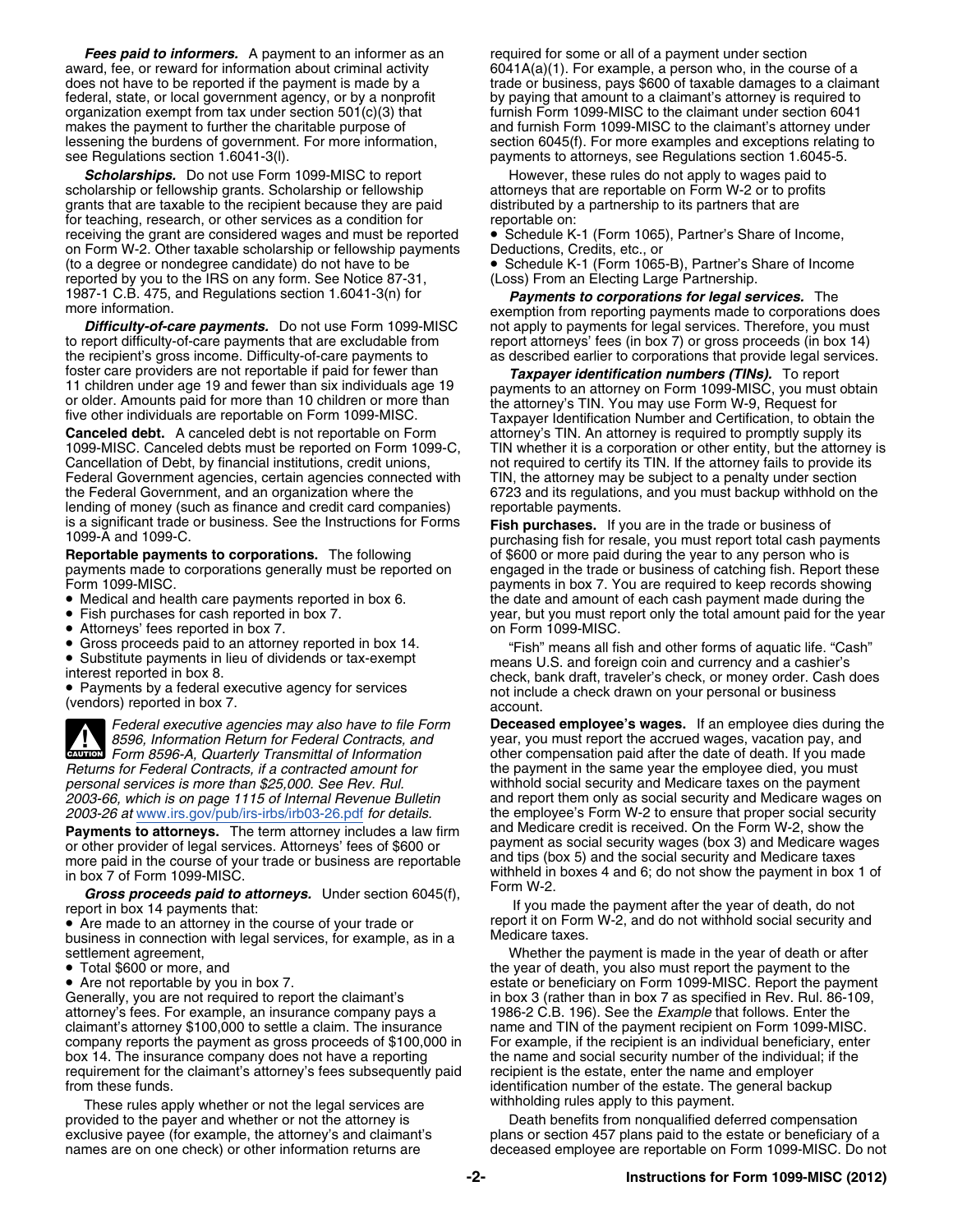report these death benefits on Form 1099-R. However, if the **Directors' fees.** You must report directors' fees and other benefits are from a qualified plan, report them on Form 1099-R. remuneration, including payments made after retirement, on See the Instructions for Forms 1099-R and 5498. Form 1099-MISC in the vear paid. Report them in box

*Example.* Before Employee A's death on June 15, 2012, A **Commissions paid to lottery ticket sales agents.** A state was employed by Employer X and received \$10,000 in wages on which federal income tax of \$1,500 was withheld. When A on which federal income tax of \$1,500 was withheld. When A lottery games must file Form 1099-MISC to report commissions died, X owed A \$2,000 in wages and \$1,000 in accrued paid, whether directly or indirectly, to licensed vacation pay. The total of \$3,000 (less the social security and example, State X retains control over and liability for online and<br>Medicare taxes withheld) was paid to A's estate on July 20, instant lottery games. For onli Medicare taxes withheld) was paid to A's estate on July 20, instant lottery games. For online ticket sales, State X pays<br>2012. Because X made the payment during the year of death, X commissions by allowing an agent to reta 2012. Because X made the payment during the year of death, X commissions by allowing an agent to retain 5% of the ticket must withhold social security and Medicare taxes on the \$3,000 payment and must complete Form W-2 as follows. State X pays commissions by providing tickets to the agent for

● Box 1 – 10000.00 (does not include the \$3,000 accrued

- 
- 
- Box 4—Social security tax withheld on the amount in box 3<br>• Box 5—13000.00 (includes the \$3,000 accrued wages and
- 
- 
- 

■ Box 3—3000.00 (Even though amounts were withheld for funds, do not report on Form 1099-MISC any loan payments social security and Medicare taxes, the gross amount is made to the contractor/borrower.<br>reported here.) **Ind** 

Form 1099-MISC to report employee business expense<br>reimbursements, Benort payments made to employees under a contains the necessary "Tables for Withholding on Distributions reimbursements. Report payments made to employees under a contains the necessary "Tables for Withhold<br>nonaccountable plan as wages on Form W-2. Generally, or Indian Gaming Profits to Tribal Members." payments made to employees under an accountable plan are **State or local sales taxes.** If state or local sales taxes are not reportable on Form W-2, except in certain cases when you<br>pay a per diention, see information, see them to the service provider and you (as the buyer) pay<br>them to the service provider report them on Form 1099-MIS pay a per diem or mileage allowance. For more information, see<br>them to the service provider, report them on Form 1099-MISC<br>the Instructions for Forms W-2 and W-3; Pub. 463, Travel,<br>Entertainment, Gift, and Car Expenses; an Forms W-2 and W-3.

**TIP** section 269(c) of P.L. 97-248 deals with the employment To qualify for relief under section 530, employers must file Form<br>1099-MISC. Additional requirements for relief are discussed in **Statements to recipients.** If you are required to file Form *Employer's Supplemental Tax Guide, for special rules that may* 

**Transit passes and parking for independent contractors. 2nd TIN not.** You may enter an "X" in this box if you were Although you cannot provide qualified transportation fringes to a notified by the IRS twice within 3 calendar years that the payee independent contractors, the working condition and *de minimis* provided an incorrect TIN. independent contractors, the working condition and *de minimis* provided an incorrect TIN. If you mark this box, the IRS will not finge rules for transit passes and parking apply to independent send you any further notices fringe rules for transit passes and parking apply to independent send you any further notices about this account. However, contractors, Tokens or farecards that enable an independent you received both IRS notices in the sa contractors. Tokens or farecards that enable an independent you received both IRS notices in the same year, or if you<br>contractor to commute on a public transit system (not including received them in different years but the contractor to commute on a public transit system (not including privately operated van pools) are excludable from the independent contractor's gross income and are not reportable However, if the value of a pass provided in a month is greater required to send a second "B" notice upon receipt of the second<br>than \$21, the full value is includible in gross income and is really notice. See part N in the than \$21, the full value is includible in gross income and is notice. See part N in the 2012 General Instruction<br>
reportable on Form 1099-MISC. The value of parking may be linformation Returns for more information. reportable on Form 1099-MISC. The value of parking may be excludable from an independent contractor's gross income, and, therefore, not reportable on Form 1099-MISC if certain *For information on the TIN Matching System offered by*<br>**FIP** the IRS, see the 2012 General Instructions for Certain requirements are met. See Regulations section 1.132-9(b), *Q*/A-24.

Form 1099-MISC in the year paid. Report them in box 7.

paid, whether directly or indirectly, to licensed sales agents. For Box 1—10000.00 (does not include the \$3,000 accrued 5% less than the proceeds to be obtained by the agent from the sale of those tickets. If the commissions for the year total \$600 • Box 2—1500.00 or more, they must be reported in box 7 on Form 1099-MISC. • Box 3—13000.00 (includes the \$3,000 accrued wages and See Rev. Rul. 92-96, 1992-2 C.B. 281.

vacation pay)<br>• Box 4—Social security tax withheld on the amount in box 3<br>• Box 5—13000.00 (includes the \$3,000 accrued wages and imaintains owner-provided funds in an escrow account for a Box 5—13000.00 (includes the \$3,000 accrued wages and construction project, performs management and oversight<br>
• Box 6—Medicare tax withheld on the amount in box 5<br>
• Box 6—Medicare tax withheld on the amount in box 5 ■ Employer X also must complete Form 1099-MISC as follows. This requirement and the general contractor, the escrow<br>
■ Employer X also must complete Form 1099-MISC as follows. This requirement applies whether or not the<br>
■ name, address, and TIN.<br>■ Box 3—3000.00 (Even though amounts were withheld for • funds, do not report on Form 1099-MISC any loan payments

If Employer X made the payment after the year of death, the<br>
\$3,000 would not be subject to social security and Medicare<br>
\$3,000 would not be subject to social security and Medicare<br>
taxes and would not be shown on Form W-**Employee business expense reimbursements.** Do not use and withholding to tribal members. Report the payments in box<br>Form 1099-MISC to report employee business expense 3 and the federal income tax withheld in box 4. Pub. 1

**Widely held fixed investment trusts (WHFITs).** Trustees and **Independent contractor or employee.** Generally, you must<br>report payments to independent contractors on Form<br>1099-MISC in box 7. See the instructions for box 7.<br>Form 1099. A tax information statement that includes the Section 530 of the Revenue Act of 1978 as extended by<br>section 269(c) of P.L. 97-248 deals with the employment<br>tax status of independent contractors and employees.<br>The employment of the furnished to TIHs. For details, see t

*1099-MISC. Additional requirements for relief are discussed in* **Statements to recipients.** If you are required to file Form *Rev. Proc. 85-18, 1985-1 C.B. 518. Also see Pub. 15-A,* 1099-MISC, you must provide a statement to the recipient. For apply to technical service specialists and test proctors and <sup>the s</sup>to each recipient, see part M in the 2012 General Instructions room supervisors. for Certain Information Returns.

information returns filed for the same year, do not check the box<br>at this time. For purposes of the two-notices-in-3-years rule, you on Form 1099-MISC if their value in any month is \$21 or less. are considered to have received one notice. You are not<br>However, if the value of a pass provided in a month is greater erequired to send a second "B" notice upo



**Information Returns.** 

## **Instructions for Form 1099-MISC (2012) -3-**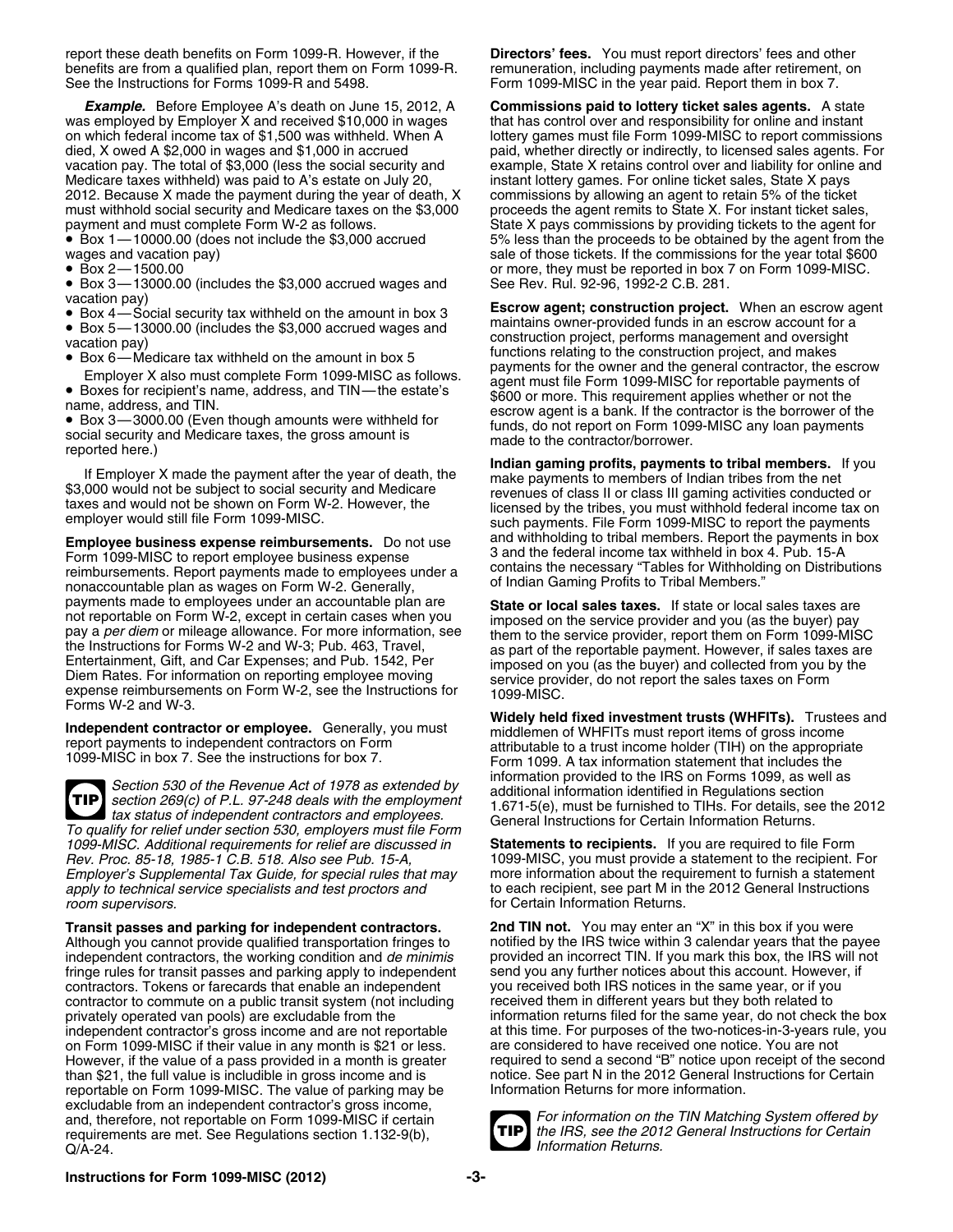## **Recipient's Identification Number <b>Box 3. Other Income**

Enter the recipient's identification number using hyphens in the Enter other income of \$600 or more required to be reported on proper format. SSNs, ITINs, and ATINs should be in the Form 1099-MISC that is not reportable in proper format. SSNs, ITINs, and ATINs should be in the XXX-XX-XXXX format. EINs should be in the XX-XXXXXXX boxes on the form.

The account number is required if you have multiple accounts for a recipient for whom you are filing more than one Form is made, report the winnings on Form W-2G, Certain Gambling<br>1099-MISC. Additionally, the IRS encourages you to designate Winnings. 1099-MISC. Additionally, the IRS encourages you to designate an account number for all Forms 1099-MISC that you file. See an account number for all Forms 1099-MISC that you file. See **If**, not later than 60 days after the winner becomes<br> **TIP** If, not later than 60 days after the winner becomes<br> **TIP** entitled to the prize, the winner can cho

• Real estate rentals paid for office space. However, you do<br>not have to report these payments on Form 1099-MISC if you<br>paid them to a real estate agent. But the real estate agent must<br>use Form 1099-MISC to report the rent

 $\bullet$  Machine rentals (for example, renting a bulldozer to level  $\qquad \qquad$  Prizes and awards received in recognition of past your parking lot). If the machine rental is part of a contract that accomplishments in religious, charitable, scientific, artistic, includes both the use of the machine and the operator, prorate educational, literary, or civic fields are not reportable if:<br>the rental between the rent of the machine (report that in box 1) • The winners are chosen withou the rental between the rent of the machine (report that in box 1) and the operator's charge (report that as nonemployee • The winners are not expected to perform future services, and<br>• The paver transfers the prize or award to a charitable

• Pasture rentals (for example, farmers paying for the use of

Public housing agencies must report in box 1 rental Cheritems required to be reported in box 3 include the assistance payments made to owners of housing projects. See following.<br>1. Payments as explained earlier under *Dece* 

**Coin-operated amusements.** If an arrangement between <sup>2. Payments as explained earlie owner of coin-operated amusements and an owner of a *profits, payments to tribal members*.</sup> an owner of coin-operated amusements and an owner of a business establishment where the amusements are placed is a 3. A payment or series of payments made to individuals for lease of the amusements or the amusement space, the owner participating in a medical research study or studies.<br>of the amusements or the owner of the space, whoever makes 4. Termination payments to former self-employed ins of the amusements or the owner of the space, whoever makes 4. Termination payments to former self-emplote the payments, must report the lease payments in box 1 of Form salespeople. These payments are not subject to the payments, must report the lease payments in box 1 of Form 1099-MISC if the payments total at least \$600. However, if the self-employment tax and are reportable in box 3 (rather than arrangement is a joint venture, the joint venture must file a box 7) if all the following apply. arrangement is a joint venture, the joint venture must file a Form 1065, U.S. Return of Partnership Income, and provide a. The payments are received from an insurance company<br>Form partner with the information necessary to report the because of services performed as an insurance sales partner's share of the taxable income. Coin-operated the company. amusements include video games, pinball machines, b. The payments are received after termination of the inkeboxes, pool tables, slot machines, and other machines and salesperson's agreement to perform services for the comp gaming devices operated by coins or tokens inserted into the c. The salesperson did not perform any services for the<br>machines by individual users. For more information, see Rev. company after termination and before the end machines by individual users. For more information, see Rev. company after termination and before the end of the year.<br>Rul. 92-49, 1992-1 C.B. 433. company after statesperson enters into a covenant not to comp

more. Report royalties from oil, gas, or other mineral properties policies sold by the salesperson or credited to the salesperson<br>before reduction for severance and other taxes that may have account during the last year of before reduction for severance and other taxes that may have<br>been withheld and paid. Do not include surface royalties. They<br>should be reported in box 1. Do not report oil or gas payments<br>for a working interest in box 2; re

Use box 2 to report royalty payments from intangible requirements, report them in box 7. property such as patents, copyrights, trade names, and 5. Generally, all punitive damages, any damages for trademarks. Report the gross royalties (before reduction for nonphysical injuries or sickness, and any other taxable<br>fees, commissions, or expenses) paid by a publisher directly to damages. Report punitive damages even if fees, commissions, or expenses) paid by a publisher directly to damages. Report punitive damages even if they relate to an author or literary agent, unless the agent is a corporation. physical injury or physical sickness. an author or literary agent, unless the agent is a corporation. The literary agent (whether or not a corporation) that receives compensatory damages for nonphysical injuries or sickness,<br>the royalty payment on behalf of the author must report the such as employment discrimination or de gross amount of royalty payments to the author on Form not report damages (other than punitive damages): 1099-MISC whether or not the publisher reported the payment a. Received on account of personal physical injuries or to the agent on its Form 1099-MISC.

format.<br>Also enter in box 3 prizes and awards that are not for<br>services performed. Include the fair market value (FMV) of **Account Number**<br>The account number is required if you have multiple accounts<br>The account number is required if you have multiple accounts<br>to a winner of a sweepstakes not involving a wager. If a wager

entitled to the prize, the winner can choose the option of *a lump sum or an annuity payable over at least 10* **TIP Box 1. Rents**<br>
Enter amounts of \$600 or more for all types of rents, such as<br>
any of the following.<br>
Real estate rentals paid for office space. However, you do<br>
and have to report the annuity paid during that<br>
the winner

• The payer transfers the prize or award to a charitable • Pasture rentals (for example, farmers paying for the use of organization or governmental unit under a designation made by grazing land).<br>
the recipient. See Rev. Proc. 87-54, 1987-2 C.B. 669. the recipient. See Rev. Proc. 87-54, 1987-2 C.B. 669.

1. Payments as explained earlier under *Deceased* 

*employee's wages*.

because of services performed as an insurance salesperson for

salesperson's agreement to perform services for the company.

d. The salesperson enters into a covenant not to compete against the company for at least 1 year after the date of

**Box 2. Royalties**<br>For the payments depends primarily on<br>For the payments depends primarily on Enter gross royalty payments (or similar amounts) of \$10 or enter the amount of the payments depends primarily on Enter gross royalties from oil gas, or other mineral properties policies sold by the salesperson or credited

If the termination payments do not meet all these

such as employment discrimination or defamation. However, do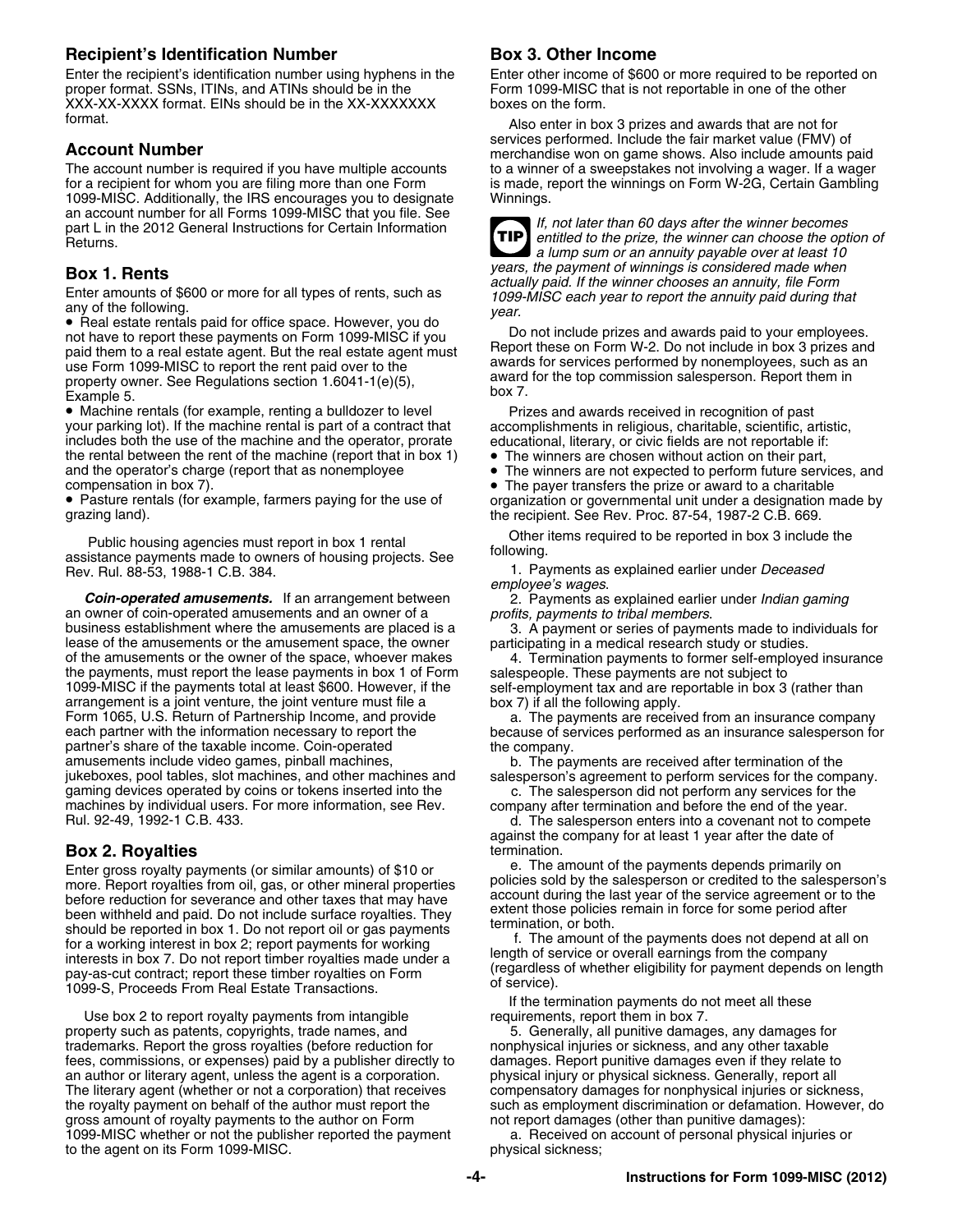### **Illustrated example.**

The completed Form 1099-MISC illustrates the following example. Z Builders is a contractor that subcontracts drywall work to Ronald Green, a sole proprietor who does business as Y Drywall. During the year, Z Builders pays Mr. Green \$5,500. Z Builders must file Form 1099-MISC because they paid Mr. Green \$600 or more in the course of their trade or business, and Mr. Green is not a corporation.

| 9595                                                                   | <b>VOID</b><br><b>CORRECTED</b>      |                           |                                                                                  |    |                                                           |                                                  |
|------------------------------------------------------------------------|--------------------------------------|---------------------------|----------------------------------------------------------------------------------|----|-----------------------------------------------------------|--------------------------------------------------|
| PAYER'S name, street address, city, state, ZIP code, and telephone no. |                                      | 1.                        | Rents                                                                            |    | OMB No. 1545-0115                                         |                                                  |
| Z Builders<br>123 Maple Avenue<br>Oaktown, AL 00000<br>555-555-1212    |                                      | \$<br>$\overline{2}$<br>S | Royalties                                                                        |    | 2012<br>Form 1099-MISC                                    | <b>Miscellaneous</b><br><b>Income</b>            |
|                                                                        |                                      | 3                         | Other income                                                                     |    | 4 Federal income tax withheld                             | <b>Copy A</b>                                    |
|                                                                        |                                      | \$                        |                                                                                  | \$ |                                                           | For                                              |
| PAYER'S Federal identification<br>number                               | RECIPIENT'S identification<br>number | 5                         | Fishing boat proceeds                                                            |    | 6 Medical and health care payments                        | <b>Internal Revenue</b><br><b>Service Center</b> |
| 10-9999999                                                             | 123-00-6789                          | \$                        |                                                                                  | \$ |                                                           | File with Form 1096.                             |
| <b>RECIPIENT'S name</b>                                                |                                      |                           | 7 Nonemployee compensation                                                       |    | 8 Substitute payments in lieu of<br>dividends or interest |                                                  |
| Ronald Green                                                           |                                      |                           |                                                                                  |    |                                                           | For Privacy Act<br>and Paperwork                 |
| dba/ Y Drywall                                                         |                                      | \$.                       | 5500.00                                                                          | \$ |                                                           | <b>Reduction Act</b>                             |
| Street address (including apt. no.)                                    |                                      | 9                         | Payer made direct sales of<br>\$5,000 or more of consumer<br>products to a buyer |    | 10 Crop insurance proceeds                                | Notice, see the<br>2012 General                  |
| 456 Flower Lane                                                        |                                      |                           | (recipient) for resale $\blacktriangleright$                                     | \$ |                                                           | <b>Instructions for</b>                          |
| City, state, and ZIP code<br>Oaktown, AL 00000                         |                                      | 11                        |                                                                                  | 12 |                                                           | Certain<br><b>Information</b>                    |
| Account number (see instructions)                                      | 2nd TIN not.                         | 13                        | Excess golden parachute<br>payments                                              |    | 14 Gross proceeds paid to<br>an attorney                  | <b>Returns</b>                                   |
|                                                                        |                                      | \$                        |                                                                                  | \$ |                                                           |                                                  |
| 15a Section 409A deferrals                                             | 15b Section 409A income              | 16                        | State tax withheld                                                               |    | 17 State/Payer's state no.                                | 18<br>State income                               |
|                                                                        |                                      | $\overline{\theta}$       |                                                                                  |    |                                                           |                                                  |
|                                                                        | \$                                   | \$                        |                                                                                  |    |                                                           | \$                                               |

Form **1099-MISC Cat. No. 14425J** Department of the Treasury - Internal Revenue Service

b. That do not exceed the amount paid for medical care for **Box 4. Federal Income Tax Withheld**

paid to a buyer by a contractor who failed to complete General Instructions for Certain Information Returns.

including physical symptoms such as insomnia, headaches, class III gaming activities conducted or licensed by the tribes.<br>and stomach disorders, are not considered received for a<br>**Exception**<br>**Exception** physical injury or physical sickness and are reportable unless **Exception**<br>described in b or c above. However, damages received on **Requilations section 31.3406(g)-1(f)** provides that backup described in b or c above. However, damages received on Fegulations section 31.3406(g)-1(f) provides that baccount of emotional distress due to physical injuries or withholding is not required for certain payment card account of emotional distress due to physical injuries or withholding is physical sickness are not reportable. physical sickness are not reportable.

Taxable back pay damages may be wages and was published in Notice 2007-59. For more information, go to<br>reportable on Form W-2. See Pub. 957, Reporting Back IRS gov and enter "QPCA" in the upper right corner.<br>Pay and Specia **TIP** *Administration.* **Box 5. Fishing Boat Proceeds**

**Foreign agricultural workers.** Report in box 3 compensation catch or the FMV of a distribution in kind to each crew members. A catendar year to an H-2A visa of fishing boats with normally fewer than 10 crew members. A of \$600 or more paid in a calendar year to an H-2A visa of fishing boats with normally fewer than 10 crew members. A<br>Agricultural worker who did not give you a valid taxpayer fishing boat has normally fewer than 10 crew me agricultural worker who did not give you a valid taxpayer<br>identification number. You must also withhold federal income<br>tax under the backup withholding rules. For more information during the preceding 4 calendar quarters. tax under the backup withholding rules. For more information, go to IRS.gov and enter "foreign agricultural workers" in the go to IRS.gov and enter "foreign agricultural workers" in the In addition, report cash payments of up to \$100 per trip that<br>search box. are contingent on a minimum catch and are paid solely for

otional distress;<br>c. Received on account of nonphysical injuries (for example, persons who have not furnished their TIN to you are subject to withholding on example, emotional distress) under a written binding<br>agreement, court decree, or mediation award in effect on or<br>issued by September 13, 1995; or<br>d. That are for a replacement of capital, such as damages<br>d. That are for a backup withholding, including the rate, see part N in the 2012

construction of a building.<br>Damages received on account of emotional distress,<br>including physical symptoms such as insomnia, headaches,<br>class III gaming activities conducted or licensed by the tribes



Also report liquidated damages received under the Age *At the time these instructions went to print, the IRS had* Discrimination in Employment Act of 1967. *published proposed changes to Regulations section* **CAUTION** *31.3406(g)-1(f). Also, a proposed revenue procedure*

Enter the individual's share of all proceeds from the sale of a

are contingent on a minimum catch and are paid solely for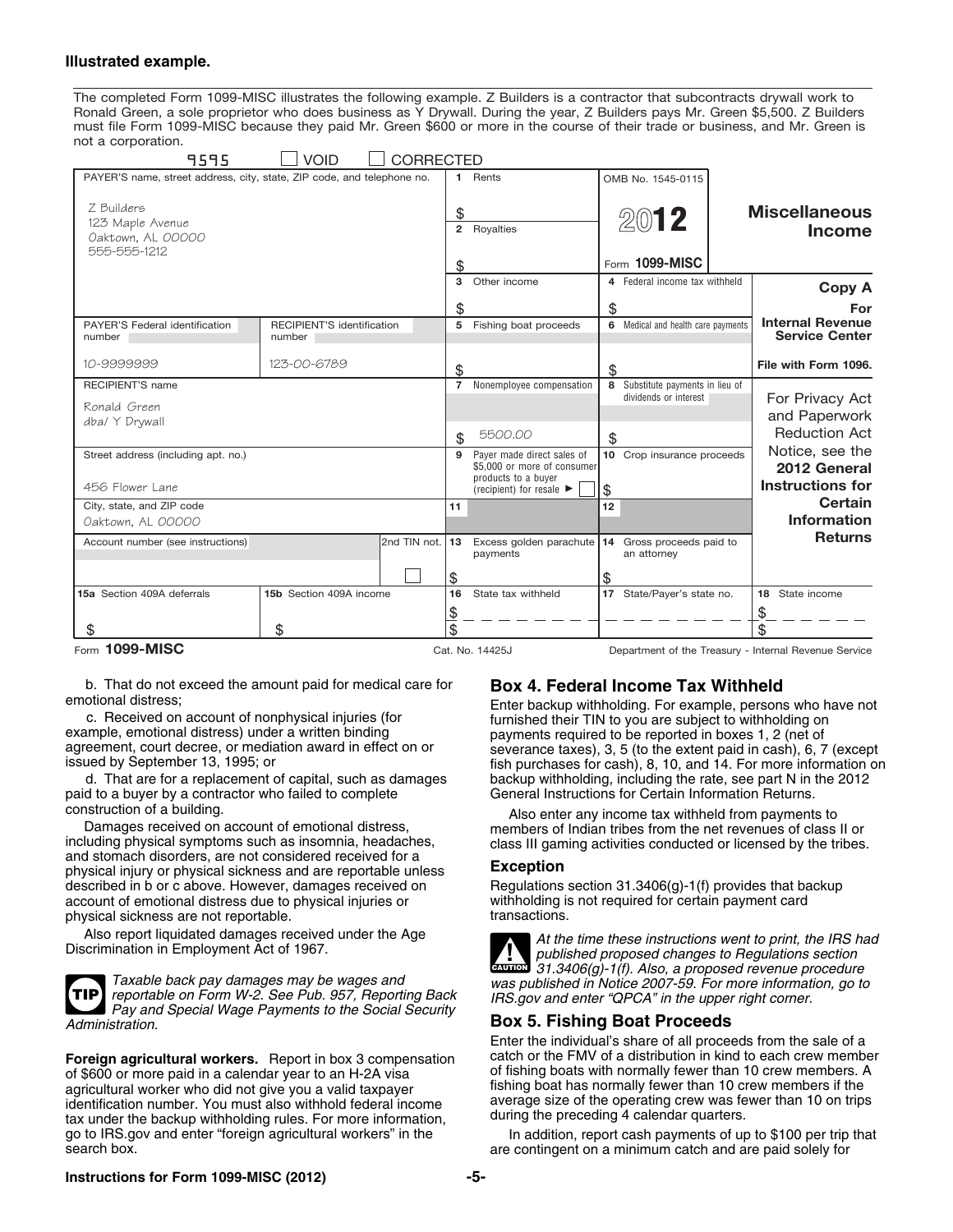additional duties (such as mate, engineer, or cook) for which • Payments by attorneys to witnesses or experts in legal additional cash payments are traditional in the industry. adjudication.<br>However, do not report on Form 1099-MISC any wages **at the Payment** for However, do not report on Form 1099-MISC any wages • Payment for services, including payment for parts or reportable on Form W-2.

of medical or health care services. Include payments made by repairing the auto.<br>medical and health care insurers under health, accident, and  $\bullet$  Commissions pay medical and health care insurers under health, accident, and  $\bullet$  Commissions paid to nonemployee salespersons that are sickness insurance programs. If payment is made to a sickness insurance programs. If payment is made to a subject to repayment but not repaid during the calendar year.<br>Corporation, list the corporation as the recipient rather than the  $\bullet$  A fee paid to a nonemployee, includ corporation, list the corporation as the recipient rather than the **CEP A** fee paid to a nonemployee, including an independent<br>
individual providing the services. Payments to persons<br>
providing health care services often i

The exemption from issuing Form 1099-MISC to a<br> **Withholding, for payments to payments for medical or health Company** Exchanges of services between individuals in the course of provident individuals in the course of corporation does not apply to payments for medical or health corporations. However, you are not required to report payments a painter for nonpayment of business debts in exchange for the<br>made to a tax-exempt bospital or extended care facility or to a painting of the attorney's law o made to a tax-exempt hospital or extended care facility or to a hospital or extended care facility owned and operated by the United States (or its possessions), a state, the District of performed. However, if the attorney represents the painter in a columbia, or any of their political subdivisions, agencies, or divorce proceeding, this is an act Columbia, or any of their political subdivisions, agencies, or instrumentalities.

**health reimbursement (as defined in section 106(c)(2)) or a law offices because the work is in exchange from the painter's business.** 

Enter nonemployee compensation of \$600 or more. Include common law or statutory employee. See Pub. 15-A for the fees, commissions, prizes and awards for services performed<br>as a nonemployee, other forms of compensation for your employee, and fish purchases for cash. Include oil and gas **• Commissions** paid to licensed lottery ticket sales agents as payments for a working interest, whether or not services are<br>
performed. Also include expenses incurred for the use of an<br>
entertainment facility that you treat as compensation to a<br>
entertainment facility that you treat a nonemployee. Federal executive agencies that make payments workers. See the TIP under Independent contractor or<br>to vendors for services, including payments to corporations,<br>must report the payments in this box. See Rev. Ru which is on page 1115 of Internal Revenue Bulletin 2003-26 at *www.irs.gov/pub/irs-irbs/irb03-26.pdf.* 

- You made the payment to someone who is not your See Regulations sections 1.409A-1 through 1.409A-6. employee:
- You made the payment for services in the course of your • You made the payment for services in the course of your<br>trade or business (including government agencies and nonprofit<br>organizations);<br>• You made the payment to an individual, partnership, estate,<br>• You made the payment
- 

• You made payments to the payee of at least \$600 during<br>the year.<br>
Self-employment tax. Generally, amounts reportable in box 7<br>
are subject to self-employment tax. If payments to individuals<br>
are not subject to this tax a

**Examples.** The following are some examples of payments to be reported in box 7. The reported in box 7.

• Professional service fees, such as fees to attorneys (including corporations), accountants, architects, contractors, engineers, etc. individual determination period) was an employee or

• Fees paid by one professional to another, such as

materials used to perform the services if supplying the parts or **Box 6. Medical and Health Care Payments**<br>
Enter payments of \$600 or more made in the course of your<br>
trade or business to each physician or other supplier or provider<br>
trade or business to each physician or other supplier another amount for parts, if furnishing parts was incidental to

care services provided by corporations, including professional their trades or businesses. For example, an attorney represents<br>corporations. However, you are not required to report payments a painter for nonpayment of busi panting care facility of the FMV of his or her own services painter's trade or business. The attorney must report on Form 1099-MISC the value of his or her services. But the painter Generally, payments made under a flexible spending need not report on Form 1099-MISC the value of painting the arrangement (as defined in section 106(c)(2)) or a law offices because the work is in exchange for legal servi

employer-provided coverage under an accident or health plan <br>for purposes of section 106 are exempt from the reporting the valuation of fringe benefits, see Pub. 15-B, Employer's Tax<br>requirements of section 6041.<br>Guide to

• Gross oil and gas payments for a working interest.

Gross on and gas payments for a working interest.<br>**Box 7. Nonemployee Compensation**<br>**Box 7. Nonemployee Compensation** 

*Wonqualified deferred compensation (Section 409A)* **What is nonemployee compensation?** If the following four<br>conditions are met, you must generally report a payment as<br>nonemployee compensation.<br>• You made the payment to someone who is not your<br>(NQDC) plan fails to satisfy

• You made the payment to an individual, partnership, estate,<br>
or, in some cases, a corporation; and<br>
• You made payments to the payee of at least \$600 during<br>
the vector individual.<br>
• Some payment is contingent on a cha

12-month period prior to and ending on the date of the change<br>in ownership or control of the corporation (the disqualified ● Fees paid by one professional to another, such as independent contractor and was, in regard to that corporation, a<br>
fee-splitting or referral fees. and the stareholder, an officer, or a highly compensated individual. shareholder, an officer, or a highly compensated individual.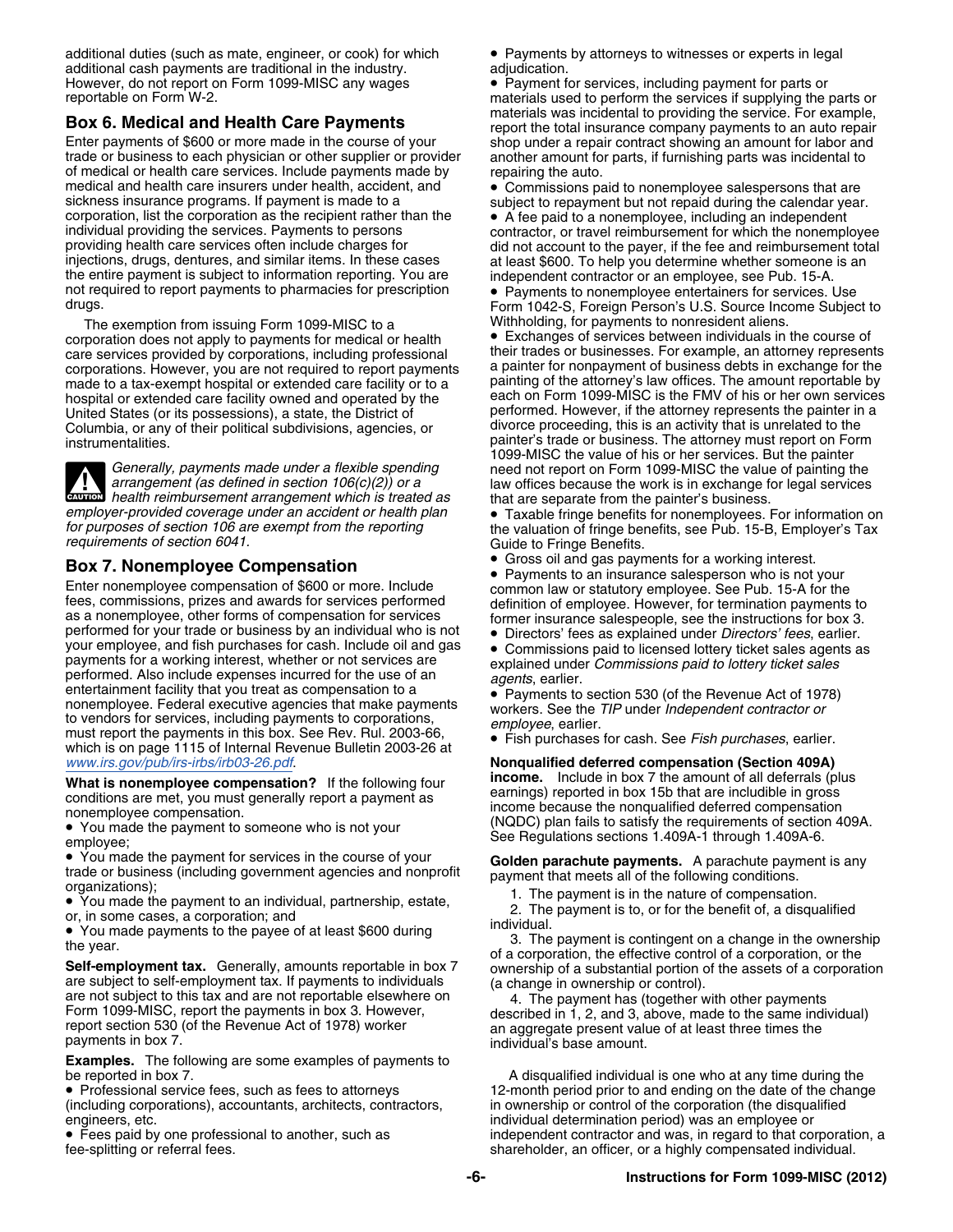For more details, see Regulations section 1.280G-1. Also, **Boxes 11 and 12. Reserved** see Rev. Proc. 2003-68, which is on page 398 of Internal Make no entries in these boxes.<br>Revenue Bulletin 2003-34 at *[www.irs.gov/pub/irs-irbs/irb03-34.](http://www.irs.gov/pub/irs-irbs/irb03-34.pdf)* [pdf](http://www.irs.gov/pub/irs-irbs/irb03-34.pdf), concerning the valuation of stock options for purposes of **Box 13. Excess Golden Parachute Payments** 

**Payments not reported in box 7.** Do not report in box 7, nor<br>elsewhere on Form 1099-MISC, the cost of current life<br>insurance protection (report on Form W-2 or Form 1099-R); an<br>employee's wages, travel or auto allowance, o

## **Box 8. Substitute Payments in Lieu of Dividends** You do not have to complete this box. For details, see Notice **or Interest** 2008-115, available at *[www.irs.gov/irb/2008-52\\_IRB/ar10.html](http://www.irs.gov/irb/2008-52_IRB/ar10.html).*

Enter aggregate payments of at least \$10 received by a broker<br>
for a customer in lieu of dividends or tax-exempt interest as a<br>
result of a loan of a customer's securities. For this purpose, a<br>
customer includes an individ District of Columbia, a U.S. possession, or a foreign<br>government. File Form 1099-MISC with the IRS and furnish a **Box 15b. Section 409A Income**<br>copy to the customer for whom you received the payment. Also, Forter all amoun copy to the customer for whom you received the payment. Also,<br>file Form 1099-MISC for and furnish a copy to an individual for<br>whom you received a payment in lieu of tax-exempt interest.<br>whom you received a payment in lieu

## **Box 9. Payer Made Direct Sales of \$5,000 or**

Enter an "X" in the checkbox for sales by you of \$5,000 or more<br>
of consumer products to a person on a buy-sell,<br>
deposit-commission, or other commission basis for resale (by<br>
the buyer or any other person) anywhere other this box. **Boxes 16–18. State Information**

Enter crop insurance proceeds of \$600 or more paid to farmers state payment. Use Copy 1 to provide information to the state by insurance companies unless the farmer has informed the tax department. Give Copy 2 to the recipient for use in filing the insurance company that expenses have been capitalized under recipient's state income tax return. insurance company that expenses have been capitalized under section 278, 263A, or 447.

golden parachute payment rules. For the treatment of unvested<br>shares of restricted stock, see Rev. Rul. 2005-39, available at parachute payment is the amount of the excess of any<br>[www.irs.gov/irb/2005-27\\_IRB/ar08.html](http://www.irs.gov/irb/2005-27_IRB/ar08.html).<br>www. **Independent contractor.** Enter in box 7 the total compensation for services includible in the individual's gross<br>compensation, including any golden parachute payment. For<br>excess golden parachute payments, see the box 13 r

See *Golden parachute payments*, earlier, for more For employee reporting of these payments, see Pub. 15-A. information.

### **Box 15a. Section 409A Deferrals**

Substitute payment means a payment in lieu of (a) a<br>dividend or (b) tax-exempt interest to the extent that interest<br>(including OID) has accrued while the securities were on loan.<br>**EXECUTE:** Form 1099-MISC, corrected Form 1 **More** Regulations sections 1.409A-1 through 1.409A-6; Notice<br>More<br>Figure 1.1008-113, available at www.irs.gov/irb/2008-51\_IRB/ar12.html;

If you are reporting an amount in box 7, you may also check These boxes, and Copies 1 and 2, are provided for your box 9 on the same Form 1099-MISC.<br>
Let the state information boxes to report payments for up to two the state information boxes to report payments for up to two The report you must give to the recipient for these direct sales. Keep the information for each state separated by the sales need not be made on the official form. It may be in the dash line. If you withheld state income t number is the payer's identification number assigned by the **Box 10. Crop Insurance Proceeds** individual state. In box 18, you may enter the amount of the